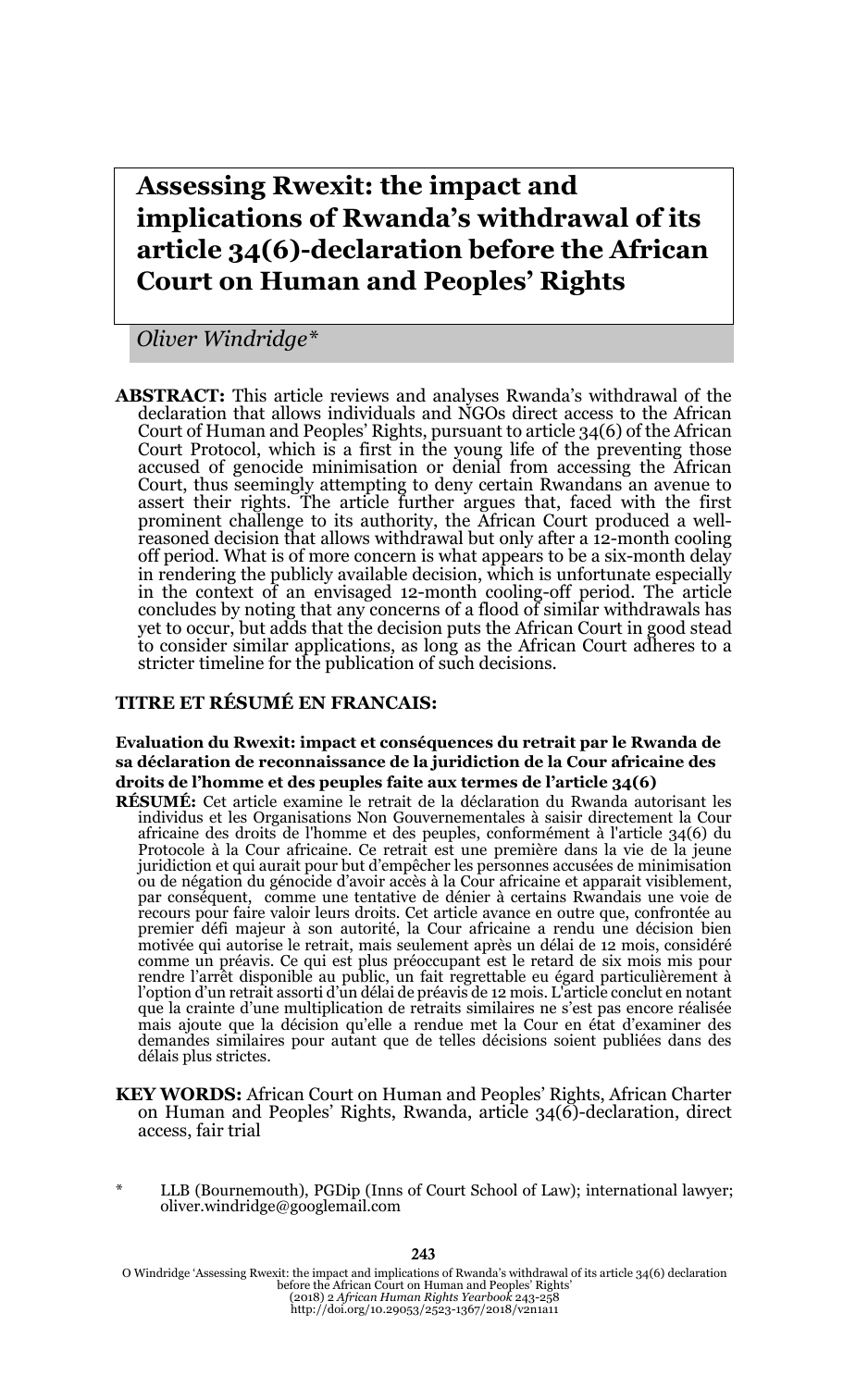#### **CONTENT:**

# **1 INTRODUCTION**

The African Court on Human and Peoples' Rights (African Court) is the apex judicial body of the African Union (AU). It has a wide jurisdiction to consider alleged violations of the African Charter on Human and Peoples' Rights (African Charter) and other international human rights instruments ratified by a AU member state subject to a petition.<sup>1</sup> All 55 African Union member states, with the exception of the recently readmitted Morocco, have ratified the African Charter, providing – at least in theory – near universal protection of human and peoples' rights across Africa. However, when violations of the African Charter and other international human rights instruments occur, accessing the African Court is far from straight forward. Indeed, while the African Court aspires to be a truly continental human and peoples' rights court, so far, its wings have been clipped.

The difficulty in accessing the African Court derives largely from the triple layer of ratifications and signatures needed from an AU member state in order for individuals and NGOs with observer status

1 The African Charter on Human and Peoples' Rights entered into force in October 1986. For jurisdiction of the African Court see rule 26(1) of the Rules of Court 'Pursuant to the Protocol, the Court shall have jurisdiction: a) to deal with all cases and all disputes submitted to it concerning interpretation and application of the Charter, the Protocol and any other relevant human rights instrument ratified by the States concerned …'; see also article 3 of the Protocol to the African Charter on Human and Peoples' Rights on the Establishment of an African Court on Human and Peoples' Rights (African Court Protocol)*.* As to what these 'other international human rights instruments' might include see *Actions pour la protection des droits de l'homme (APDH) v Cote D'Ivoire* Application 1/2014 Judgment on Merits 18 November 2016 concluding that the African Charter on Democracy, Elections, and Governance and the ECOWAS Protocol on Democracy and Good Governance met the standard and found violations of both instruments in addition to violations of the African Charter. This approach will likely be tested further by the pending case of *APDH and Institute for Human Rights and Development in Africa (IHRDA) v Mali* Application 46/2011 which alleges violations of the African Charter on the Rights and Welfare of the Child (ACRWC), the Convention on the Elimination of All forms of Discrimination Against Women (CEDAW), and the Protocol to the African Charter on Human and Peoples' Rights on the Rights of Women in Africa, but not the African Charter itself – a first for an application before the African Court. As to the jurisdictional scope of the African Court, see also MD Evans & R Murray (eds) *African Charter on Human and Peoples' Rights: the system in practice 1986-2000* (2002); F Ouguergouz *The African Charter of Human and People's Rights: a comprehensive agenda for human dignity and sustainable democracy in Africa* (2003) 77–192. As to jurisdiction see N Jansen Reventlow 'The unique jurisdiction of the African Court on Human and Peoples' Rights: protection of human rights beyond the African Charter' *Doughty Street International Law Bulletin* 18 February 2017 http:// doughty-street-chambers.newsweaver.com/International/j7yocx3x54xla3dst9l3q 9?a=1&p=1457 008&t=174031 (accessed 18 January 2019).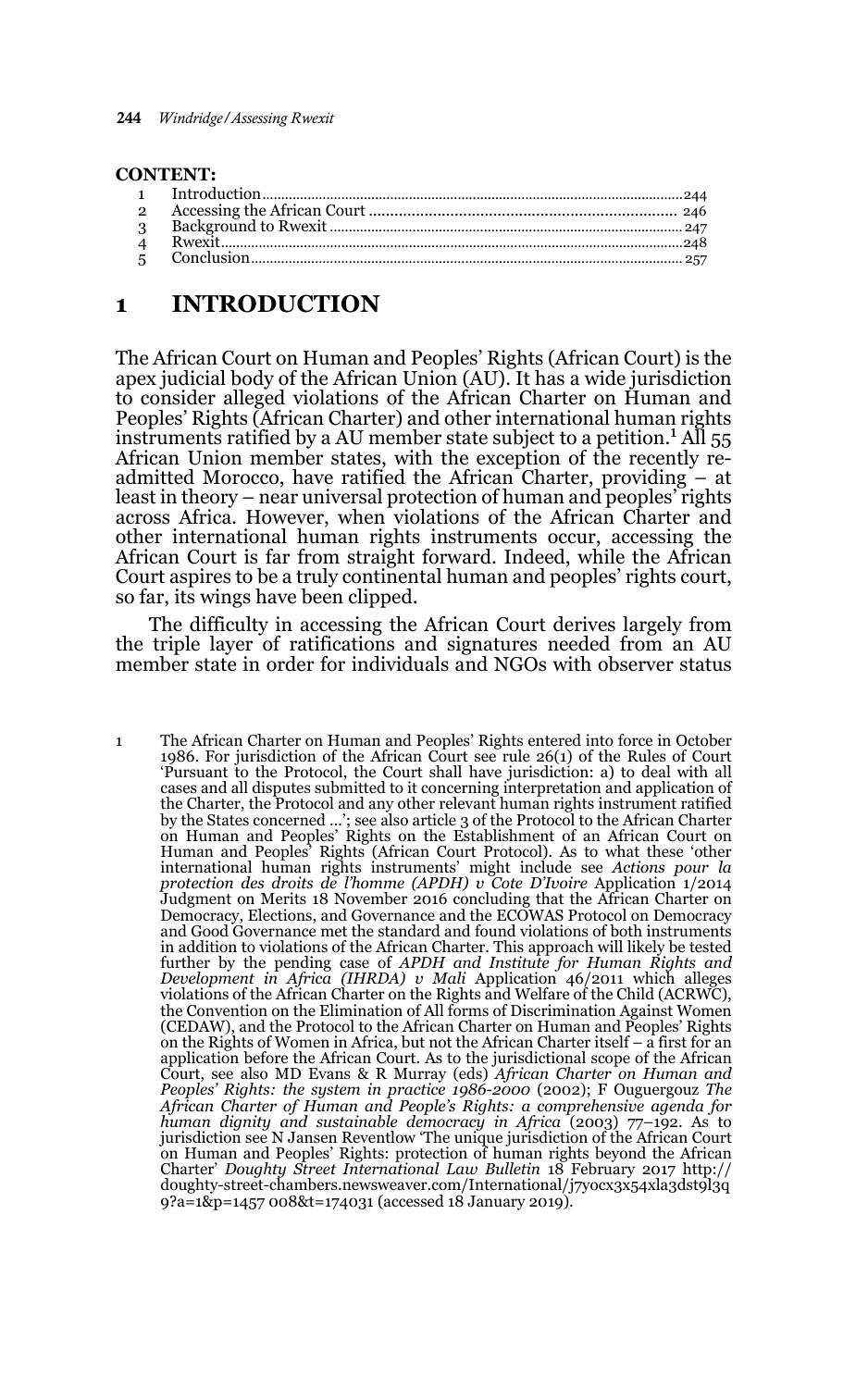before the African Commission on Human and Peoples' Rights (African Commission) to directly bring cases to the Court.<sup>2</sup> Out of the  $54 \text{ AU}$ member states that have ratified the African Charter, 30 have ratified the Protocol to the African Charter on Human and Peoples' Rights on the Establishment of the African Court on Human and Peoples' Rights (African Court Protocol).3 Ratification of the African Court Protocol allows the African Commission, AU state parties that have either lodged complaints or been the subject of complaints before with the African Commission, AU member states whose citizen has been a victim of human rights violations, and African intergovernmental organizations to access the African Court, but not individuals or NGOs.4 In order for individuals and suitably qualified NGOs to access the African Court, an additional declaration must be made by a AU member state pursuant to article 34(6) of the African Court Protocol explicitly allowing such access. At the end of 2018, only eight AU Member States have made the declaration, severely limiting access to the African Union's apex human rights organ. But what happens when one of this select group of eight allowing direct access to the African Court decides it no longer wishes to do allow its citizens direct access? Can an African Union member state simply withdraw? And under what circumstances can this occur, and why? The aim of this article is to examine this exact situation. In 2016 Rwanda declared the withdrawal of access for Rwandan individuals and NGOs on the eve of the African Court hearing its first Rwandan case. This event, a first in the African Court's young life, deserves to be examined not only with regard to the implications this will have on Rwanda and its citizens and civil society, but more widely as to what, if any, impact this could have on the African Court's stated aim of becoming a truly continent-wide human rights court.

To examine this watershed case, this article first reviews the perfunctory stages of ratification and signature required to allow individuals and NGOs direct access to the African Court. It then looks at the case that spurred Rwanda to withdraw, before analysing the African Court's approach to Rwanda's withdrawal, which is termed 'Rwexit'. The article then concludes with additional comments and further analysis.

<sup>2</sup> It should be noted that for NGOs to directly access the African Court, even when the AU member State in question has signed or ratified all three layers, the NGO must have observer status before the African Commission on Human and Peoples' Rights. This is an important condition which should not be overlooked. For simplification, this article refers to 'NGOs' but this should be read to mean 'NGOs with observer status before the African Commission' unless otherwise stated. For further discussion on observer status before the African Commission and its impact on applications before the African Court see O Windridge 'Necessary checkpoints or immovable roadblocks? Accessing the African Court on Human and Peoples' Rights' (2018) 35 *Wisconsin International Law Journal* 5.

<sup>3</sup> http://www.achpr.org/instruments/court-establishment/.

<sup>4</sup> See article 5 of the African Court Protocol.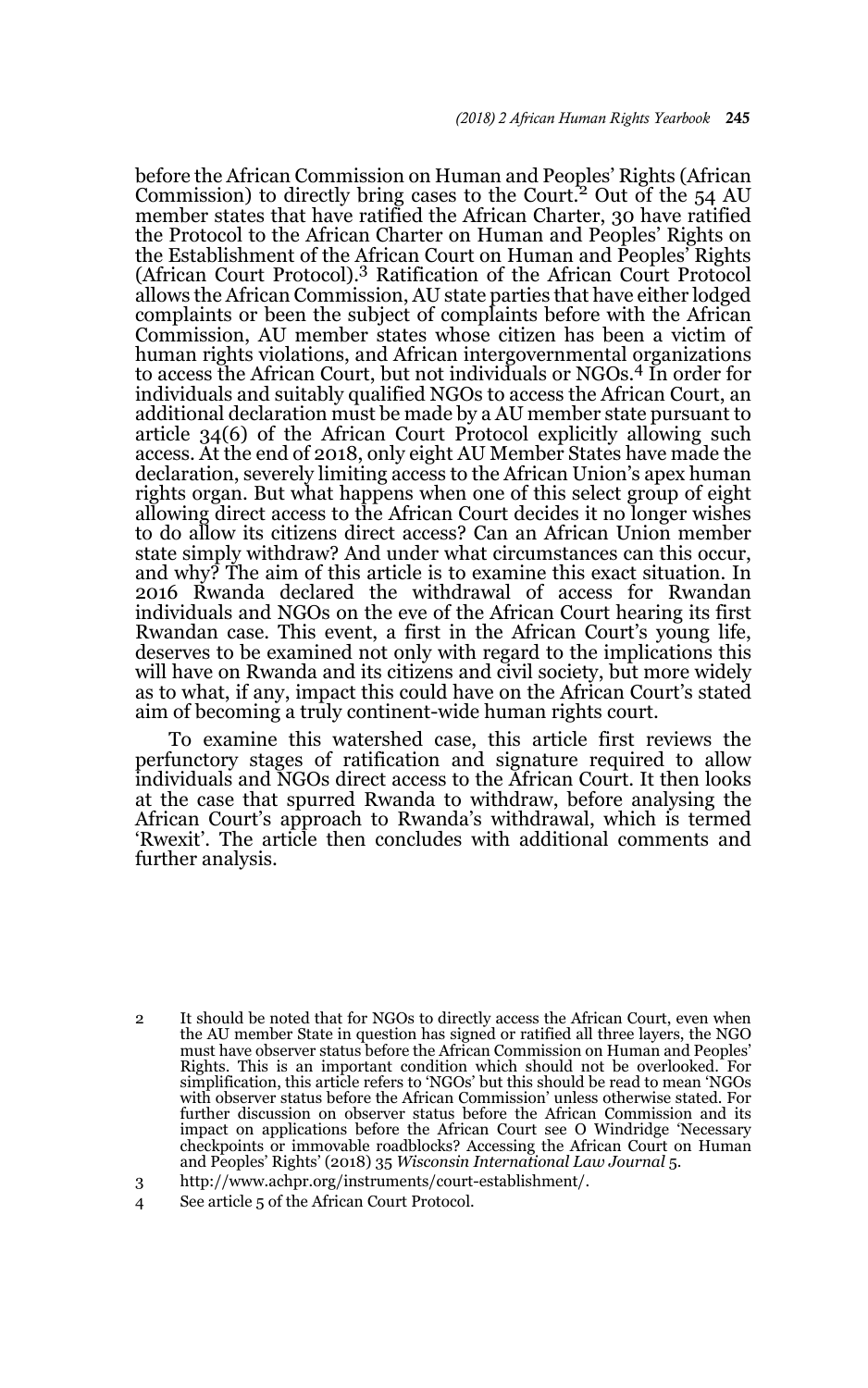## **2 ACCESSING THE AFRICAN COURT**

The African Court's jurisdiction over applications against any particular AU member state depends on that member state's acceptance of a triple layer of instruments: the African Charter, the African Court Protocol and, with regard to direct access and, with regard to direct access, the declaration under article 34(6).

As mentioned above, every AU member state has ratified the African Charter, except Morocco. The African Charter contains many individual rights found in similar international human rights instruments, plus uniquely peoples' rights. This means that almost every case concerning an AU member state violating the African Charter straddles the first jurisdictional hurdle.

While the African Charter contains provision for the existence of the African Court's cousin, the African Commission, it contains no mention of the African Court itself. To begin the jurisdictional journey to the African Court, the second hurdle must be overcome: the African Court Protocol. This additional protocol is the foundation of the African Court and contains the legislative framework for the creation of the African Court. To date, 30 AU member states have ratified the African Court Protocol.5 According to articles 5(1) of the African Court Protocol and Rule 33 of the African Court Rules, upon ratification of the African Court Protocol by an AU member state, the African Court may receive complaints or applications submitted by the African Commission, from one of the state parties that has ratified the African Court Protocol which has lodged a complaint at the African Commission or been subject to a complaint before the African Commission, a state party whose citizen is a victim of a human rights violation, or from an African intergovernmental organization. This list is considerably broader than other regional systems since it includes not only the African Commission but also state parties, African intergovernmental organizations (which would include subregional economic communities).6 This hurdle, therefore, effectively gives the 30 AU member states who have accepted as binding the African Court Protocol, intergovernmental organizations and the African Protocol, intergovernmental organizations and the African Commission access to the African Court but crucially, ratifying the African Court Protocol does not provide direct access for individuals and NGOs.

For individuals and NGOs to enjoy direct access to the African Court, a third hurdle must be surmounted. For individuals and NGOs with observer status before the African Commission to directly access the African Court, thereby bypassing the African Commission but still

6 As to the definition of an 'African Intergovernmental Organization' see Advisory Opinion, Request 2/2013, 5 December 2014 paras 58-76 http://en.african-court.org/images/Cases/Advisory%20Opinion/Advisory%20Opinions/Advisory %20Opinion%20 no%20%20002-2013.pdf (accessed 18 January 2019).

<sup>5</sup> See ratification table https://www.au.int/web/sites/default/files/treaties/7778 sl-protocol\_to\_the\_african\_charter\_on\_human\_and\_peoplesrights\_on\_the\_ establishment\_of\_an\_african\_court\_on\_human\_and\_peoples\_rights\_17.pdf.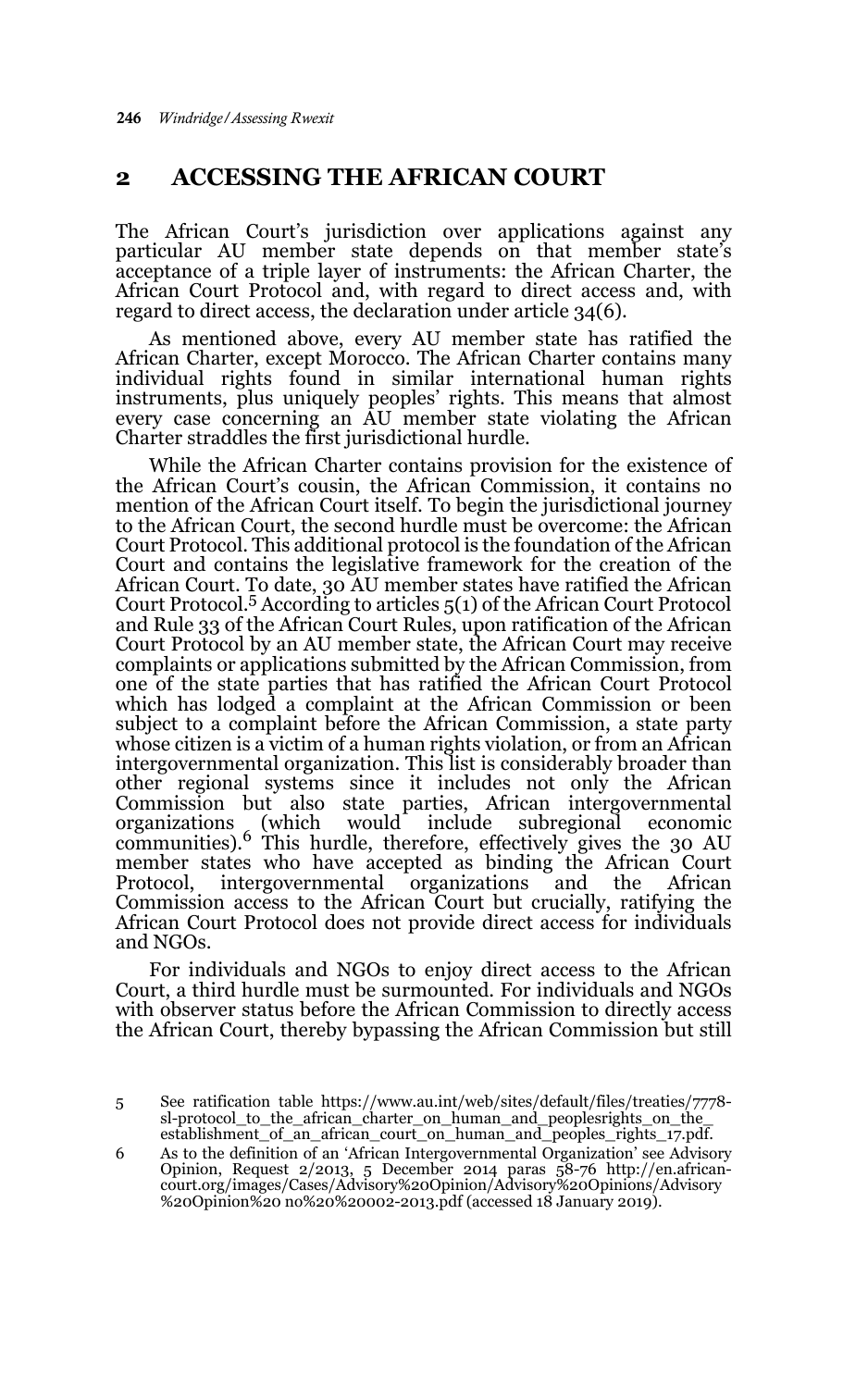subject to exhaustion of local remedies, an AU member state must sign an additional declaration pursuant to articles 5(1) and 34(6) of the African Court Protocol. Making the declaration is optional, and ratification of the African Court Protocol brings no requirement or timeline for the making such a declaration. As of December 2018, only eight AU Member States have made the declaration: Benin, Burkina Faso, Cote d'Ivoire, Ghana, Malawi, Mali, Tanzania and Tunisia.7 This in effect means citizens of only eight out of 55 AU Member States can directly petition the African Court alleging violations of their rights. Importantly for the subject of this article, Rwanda enjoyed membership of this exclusive club, but withdrew from it in 2016. Why Rwanda withdrew its declaration and the procedure for withdrawal will be addressed in the remainder of this article.

#### **3 BACKGROUND TO RWEXIT**

Rwanda's withdrawal of its declaration occurred during the pre-hearing procedures of the *Ingabire v Rwanda* case.8 In essence, this case concerned the prosecution of Rwandan opposition politician lngabire Victoire Umuhoza (Ingabire), the leader of the opposition political party *FDU Inkingi* who was alleged to have made speeches and claims either denying or downplaying the 1994 Rwandan genocide.9 It is hard to think of a more sensitive issue than the 1994 genocide within Rwanda, and it is within this context that Rwanda's withdrawal of its<br>article 34(6) declaration occurred.<sup>10</sup>

Between 2003 and 2010 Ingabire made a number of comments, including at the Kigali Genocide Memorial, concerning the 1994 Rwandan genocide and Rwanda's leaders.<sup>11</sup> Ingabire was prosecuted for these comments under various Rwandan laws designed to prevent the minimisation of the Rwandan genocide.12 In particular, in October 2012 Ingabire was convicted by the High Court of Kigali of 'conspiracy

7 Tunisia is the latest signatory, signing the Additional Declaration in April 2017. See http://en.african-court.org/index.php/news/press-releases/item/145-repub lic-of-tunisia-signs-african-court-declaration-to-allow-ngos-and-individuals-toaccess-the-human -and-peoples-rights-court-directly. For a list of signatures see https://www.au.int/web/sites/default/files/treaties/7778-sl-protocol\_to\_the\_ african\_charter\_on\_human\_and\_peoplesrights\_on\_the\_establishment\_of\_an\_ african\_court\_on\_human\_and\_peoples\_rights\_17.pdf (accessed 18 January 2019), although it is noted that at the time of writing the current list had not been amended to reflect Tunisia's making the declaration.

8 *Ingabire Victoire Umuhoza v Republic of Rwanda* Application 3/2014 Ruling on Jurisdiction 3 June 2016 (Ruling on Jurisdiction); *Ingabire Victoire Umuhoza v Republic of Rwanda* Application 3/2014 Corrigendum to Ruling on Withdrawal 5 September 2018 (Corrigendum to Withdrawal Ruling); *Ingabire Victoire Umuhoza v Republic of Rwanda* Application 3/2014 Judgment on Merits 24 November 2017 (Judgment on Merits).

<sup>9</sup> Ruling on Jurisdiction paras 9-11; Judgment on Merits paras 6-8.

<sup>10</sup> In the Judgement on Merits, the African Court considered the 1994 Rwandan genocide as the 'most atrocious genocide in the recent history of mankind'.

<sup>11</sup> Judgment on Merits para 134.

<sup>12</sup> Judgment on Merits para 8.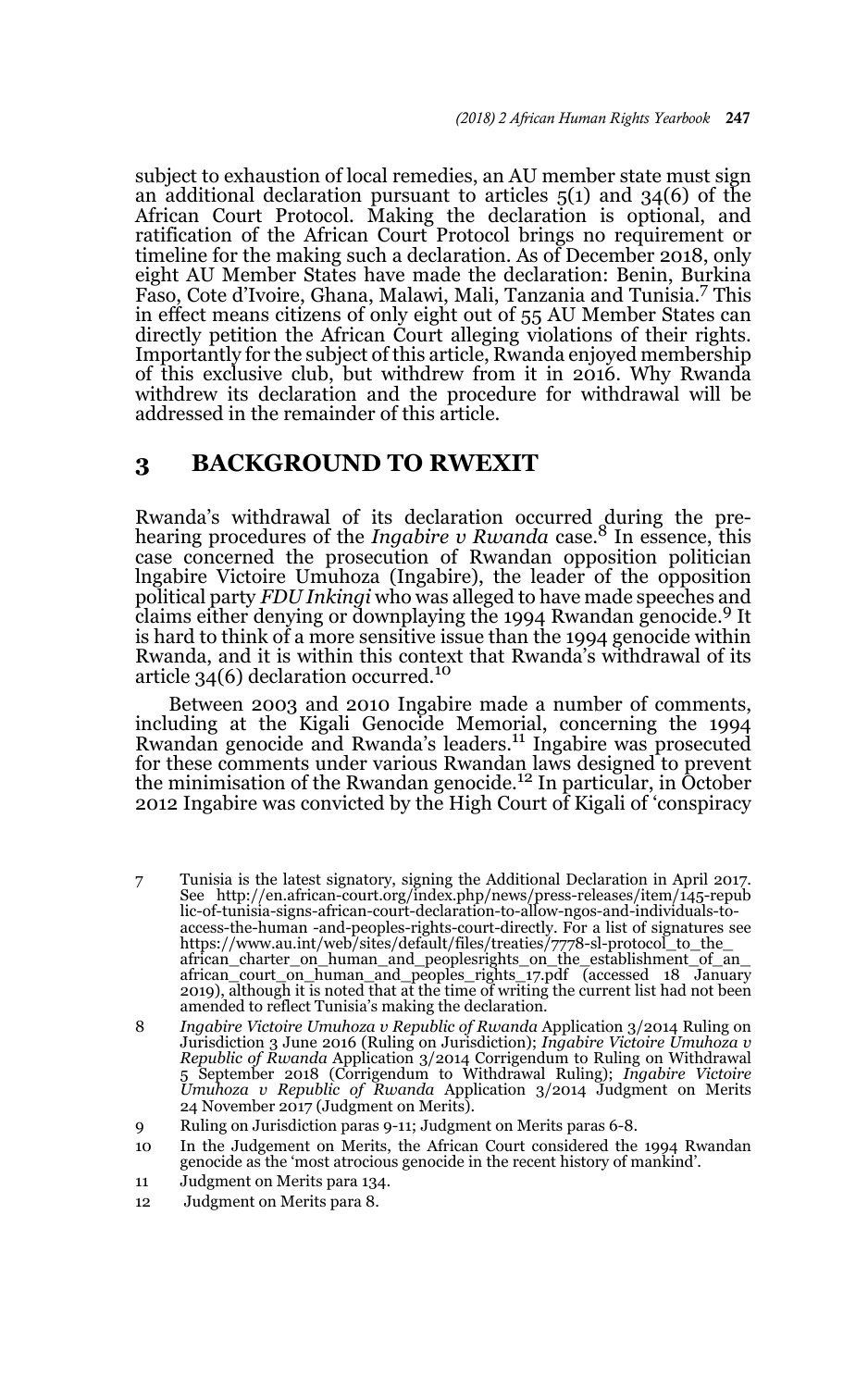to undermine established authority and violate constitutional principles by resorting to terrorism and armed force' and 'minimization of the genocide' and sentenced to eight years' imprisonment with hard labour.<sup>13</sup> Ingabire appealed these convictions. In December 2013, on appeal, the Rwandan Supreme Court reclassified the convictions, finding her guilty of 'conspiracy to undermine the Government and the Constitution, through acts of terrorism, war or other violent means, of downplaying genocide, and of spreading rumours with the intent to incite the population against the existing authorities'.14 Ingabire was then re-sentenced to 15 years imprisonment.

Having taken her case to the Rwandan Supreme Court, and therefore as far as possible domestically, Ingabire on 3 October 2014 petitioned the African Court alleging that her arrest, detention, trial and convictions violated the African Charter and the International<br>Covenant on Civil and Political Rights (ICCPR).<sup>15</sup> Specifically, Ingabire argued that her right to fair trial (article 7 of the African Charter) and the right to freedom of expression (article 9(2) of the African Charter and article 19 of the ICCPR) had been violated.<sup>16</sup>

## **4 RWEXIT**

In order to properly assess Rwanda's withdrawal of its declaration, which is termed here as 'Rwexit', and the *Ingabire* case that triggered it, some dates are helpful. Rwanda ratified the African Charter on 21 October 1986 and ratified the African Court Protocol on 25 May 2004. It made the article 34(6)-declaration on 22 January 2013.<sup>17</sup> Putting these dates into context with the *Ingabire* case, Rwanda made the declaration approximately four months after Ingabire was<br>convicted by the Kigali High Court.<sup>18</sup> The Rwandan Supreme Court case was dealt with almost a year after the declaration had been put in place. Ingabire then petitioned the African Court on 3 October 2014.<sup>19</sup>

Ingabire petitioned the African Court in October 2014 with Rwanda responding on 23 January 2015, to which Ingabire filed her reply on 14 April 2015.<sup>20</sup> This sequence of filings is par for the course in African Court litigation, but is notable since at this stage of litigation Rwanda appeared to be fully participating. It cannot be said that Rwanda did not know the content of the application or the identity of the applicant when it chose to respond to the initial petition. The engagement with litigation seems to indicate that Rwanda considered the African Court

- 13 Judgment on Merits paras 14-25.
- 14 Judgment on Merits paras 29-33.
- 15 Ruling on Jurisdiction paras 1 & 12; Judgment on Merits para 9.
- 16 Ruling on Jurisdiction paras 1 & 12; Judgment on Merits para 9.
- 17 Judgment on Merits para 2.
- 18 Additional Declaration signed on 22 January 2013, Ingabire was convicted by the Kigali High Court in October 2012.
- 19 Ruling on Jurisdiction para 1 & 12.
- 20 Ruling on Jurisdiction para 14.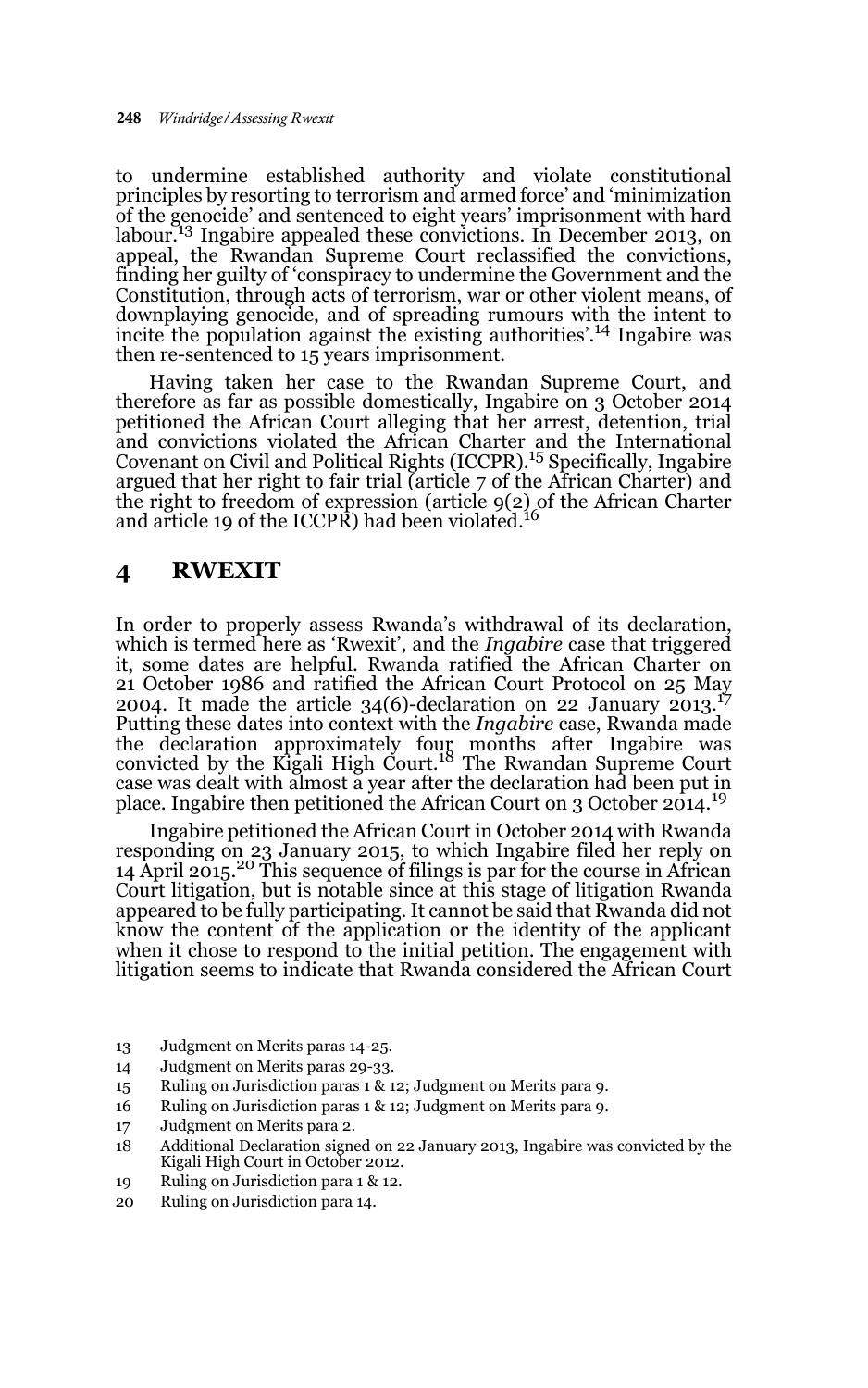a legitimate organ, even if it argued that the case itself was inadmissible and unfounded.

With filing complete, the African Court duly scheduled a public hearing for 4 March 2016.<sup>21</sup> It appears that in the run up to this hearing Ingabire's legal team wrote to the African Court, seeking an adjournment of the public hearing, while seeking to be heard on<br>procedural matters.<sup>22</sup> With four days to go before the public hearing was to take place, on 29 February 2016 Rwanda notified the African Union Commission of its intention to withdraw its declaration.<sup>23</sup> The government's *note verbale* reads as follows:

CONSIDERING the 1994 genocide against the Tutsi was the most heinous crime since the Holocaust and Rwanda, Africa and the world lost a million people in a hundred days;

CONSIDERING that a Genocide convict who is a fugitive from justice has, pursuant to the above-mentioned Declaration, secured a right to be heard by the Honourable Court, ultimately [sic] gaining a platform for re-invention and sanitization, in the guise of defending the human rights of the Rwandan citizens;

CONSIDERING that the Republic of Rwanda, in making the 22nd January 2013 Declaration never envisaged that the kind of person described above would ever seek and be granted a platform on the basis of the said Declaration;

CONSIDERING that Rwanda has set up strong legal and judicial institutions entrusted with and capable of resolving any injustice and human rights issues;

NOW THEREFORE, the Republic of Rwanda, in exercise of its sovereign prerogative, withdraws the Declaration it made on the 22nd day of January 2013 accepting the jurisdiction of the African Court on Human and Peoples' Rights to receive cases under article 5(3) of the Protocol and shall make it afresh after a comprehensive review.<sup>24</sup>

Rwanda's ambassador to the African Union explained further: 'We quickly realised that [the African Court] is being abused by the judges on absence of a clear position of the court vis-à-vis genocide convicts and fugitives, and that is why we withdrew'.<sup>25</sup> Significantly, Rwanda sent its first letter of withdrawal to the AU Commission. Only in a second letter dated 1 March 2016, did Rwanda notify the African Court of its deposit of an instrument of withdrawal with the African Union Commission.26 This sequence appears deliberate. As will be examined in greater detail below, Rwanda sought to argue that the issue of withdrawal of its declaration was a matter for the AU Commission and had nothing to do with the African Court. Rwanda seems to have attempted to strengthen its position by engaging the African Union Commission first, with a subsequent courtesy letter to the African Court

- 21 Ruling on Jurisdiction para 15.
- 22 Ruling on Jurisdiction para 17.
- 23 Judgment on Merits paras 2 & 42.
- 24 See Centre for Human Rights, University of Pretoria 'Report: Rwanda's withdrawal of its acceptance of direct individual access to the African Human Rights Court' 22 March 2016 https://www.up.ac.za/en/faculty-of-law/news/ post\_2254556-report-rwandas-withdrawal-of-its-acceptance-of-direct-individual -access-to-the-african-hum an-rights-court (accessed 18 January 2018).
- 25 See 'Rwanda rejects calls to endorse African rights court' *The Citizen* 13 July 2016 http://www.thecitizen.co.tz/News/Rwanda-rejects-calls-to-endorse-Africanrights-cou rt/1840340-3292644-1hos0yz/index.html (accessed 18 January 2018).
- 26 Ruling on Jurisdiction para 18; Judgment on Merits para 41.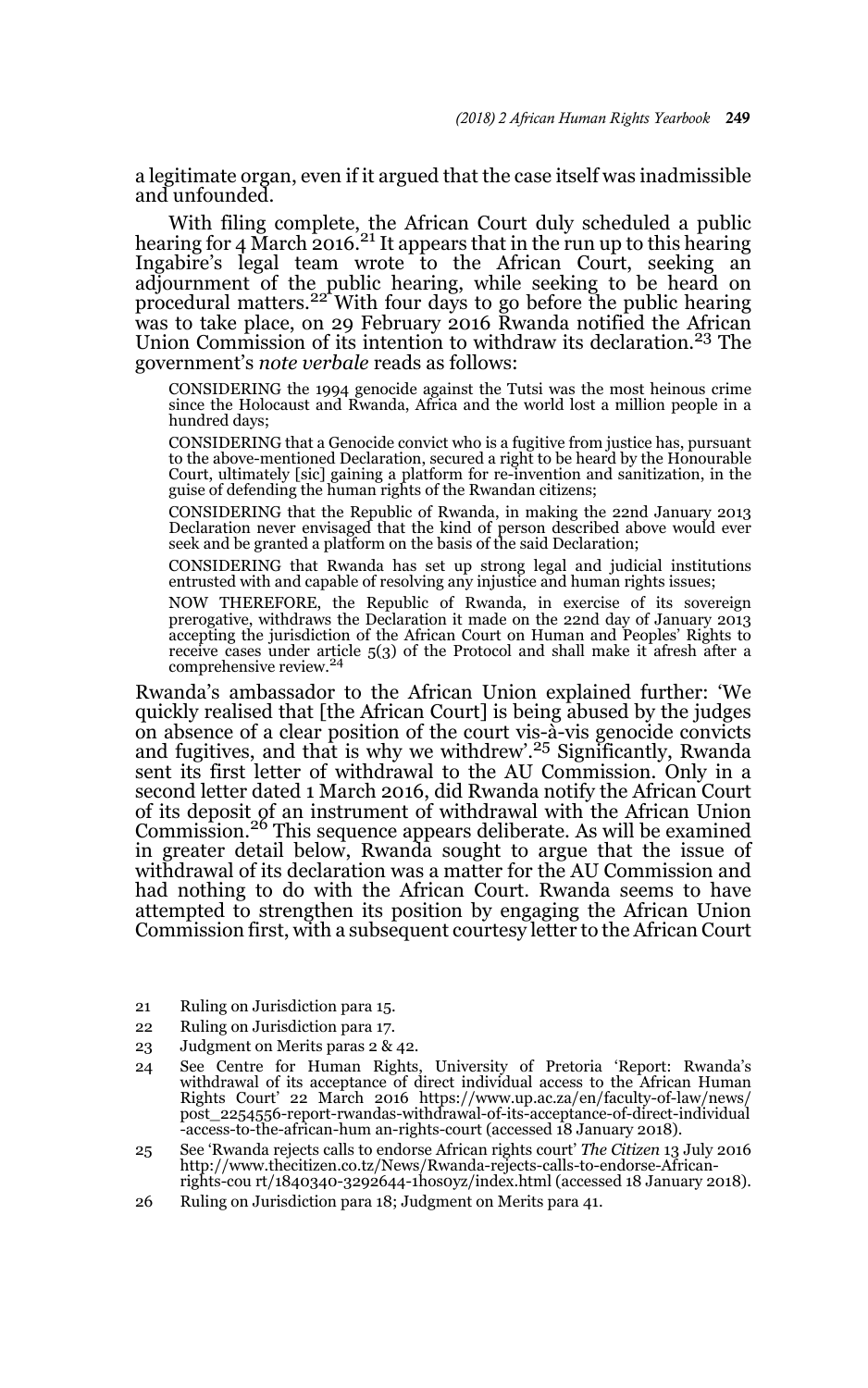informing it of the action. In its letter to the African Court, this approach is further reinforced by Rwanda arguing that the African Court should suspend hearings involving Rwanda until a review of the withdrawal of the declaration was completed, and that the African Court would be notified in due course, again seemingly attempting to side-line African Court participation.<sup>27</sup>

Given the contents of the *note verbale* and subsequent diplomatic explanations, the reason for Rwanda's withdrawal seems clear; the declaration's extended jurisdiction was being used by Rwandans alleged to have been involved in genocide minimisation or denial, something the Rwandan government could not accept. In effect, the Rwandan government was taking the stance that access to the African Court was open to Rwandans, just not *all* Rwandans. This position is clearly problematic. Despite the undoubted tragedy that is the Rwandan genocide, the African Charter contains no caveats on who enjoys rights. Simply put, even those accused of the most serious crimes still have protection under the African Charter and other international human rights instruments including the right to a fair trial and the freedom of expression. While the reason for withdrawal does not affect the legitimacy of withdrawal *per se*, the foundations for the withdrawal are nevertheless an important clue to potential future withdrawals by other AU member states.

Despite Rwanda's attempts to halt proceedings, the African Court proceeded with its public hearing on 4 March 2016.28 This can be seen as the African Court's first bold move. It would have been feasible for the African Court to, at the very least, push the date of the public hearing back in order to fully consider Rwanda's withdrawal. However, despite having only a few days' notice, the African Court went ahead with the hearing, indicating perhaps that the African Court was determined to control the timeline of the withdrawal rather than allowing Rwanda to do so. Ingabire's legal team appeared at the public<br>hearing, but Rwanda was unrepresented.<sup>29</sup> Ingabire took the opportunity to raise a number of issues concerning the lack of client access and other procedural issues, but the matter of the withdrawal itself was not discussed in any detail during the public hearing.

Following this public hearing, on 18 March 2016, the African Court rendered an interim order giving all parties an opportunity to address the issues of Rwanda's withdrawal of its declaration.30 The order requested that parties file written submissions on the effect of Rwanda's withdrawal of its declaration within 15 days of receipt of the order, and that its ruling on the effect of the Rwanda's withdrawal

- 27 Judgment on the Merits para 41.
- 28 Ruling on Jurisdiction paras 20-22
- 29 Ruling on Jurisdiction para 23. Judgment on Merits para 43. This public hearing largely comprised of procedural matters, with Ingabire's legal team requesting, *inter alia*, the African Court order Rwanda to comply with disclosure of documents and allow access to Ingabire in prison.
- 30 *Ingabire Victoire Umuhoza v Republic of Rwanda* App 3/2014 Interim Order 18 March 2016 (Interim Order).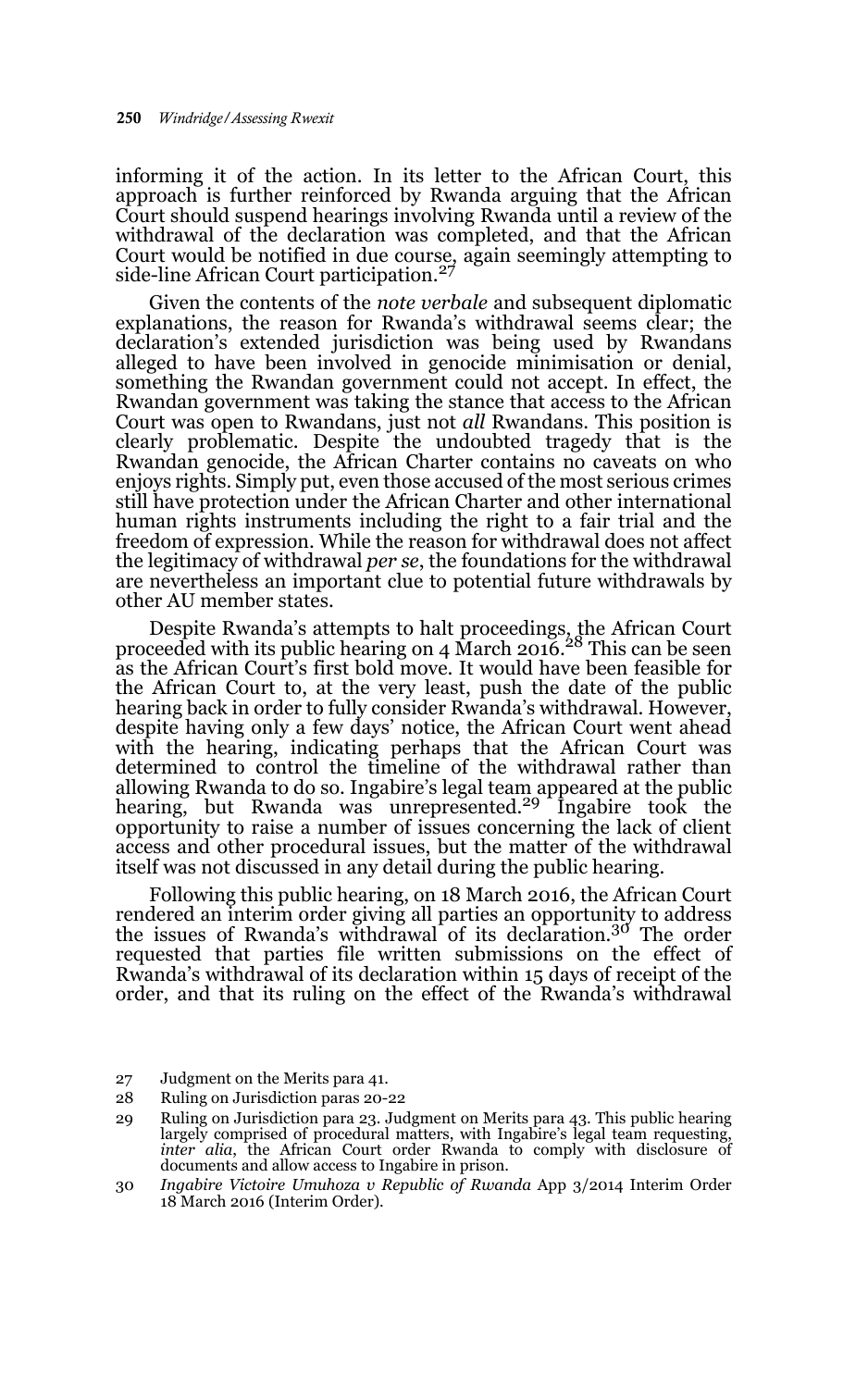would be handed down at a later date.<sup>31</sup> This again can be seen as a move by the African Court to control the narrative. It also gave all parties an opportunity to set out its thoughts with more clarity than simply the letter of withdrawal.

In its response to the interim order, Rwanda did indeed flesh out somewhat the arguments first raised in its letter of withdrawal. It argued that having deposited its instrument of withdrawal with the AU Commission, by virtue of the principle of 'parallelism of forms', only the AU Commission was empowered to decide the withdrawal and its effects.32 Rwanda contended therefore that the African Court and the parties in the case 'have nothing to do' with the withdrawal and its effect once the instrument of withdrawal was deposited with the AU Commission and that the debate regarding withdrawal was a matter for the AU.<sup>33</sup>

Ingabire argued that while preventing member states from withdrawing from a voluntary declaration may be 'too radical a position', this should not allow AU Member States to withdraw 'at any moment and in any manner'.<sup>34</sup> Ingabire further argued that since there were no provisions within the African Court Protocol concerning withdrawal of the declaration, the African Court should be guided by article 56 of the Vienna Convention on the Law of Treaties (Vienna Convention).35 Ingabire contended that the African Court should be further guided by the principle of *pacta sunt servanda*; that parties to a treaty perform their duties in good faith and that this meant any withdrawal must take effect only after a 'reasonable amount of time' served as a cooling off period.36 In support, Ingabire pointed to the International Court of Justice decision in *Nicaragua v United States of America, Jurisdiction and Admissibility Judgement*, which argued for a reasonable time for withdrawal from treaties that contain no termination provision.37 Ingabire argued that requiring advance notice of withdrawal is to discourage 'opportunistic defections' that would cause the treaty base system to 'unravel'.38 Ingabire also pointed to the European Court of Human Rights and Inter-American Court of Human Rights that provide for notice periods of six and twelve months respectively, arguing that the African Court should apply a similar standard to withdrawals.<sup>39</sup>

As to the effect on her case, Ingabire argued that Rwanda's withdrawal of its declaration should have no effect on cases pending before the African Court based on the principle of non-retroactivity, relying on article 70(1)(b) of the Vienna Convention, which provides

- 31 Interim Order para 7; Judgment on Merits para 44.
- 32 Ruling on Jurisdiction para 36.
- 33 As above.
- 34 Ruling on Jurisdiction para 38.
- 35 As above.
- 36 Ruling on Jurisdiction paras 38-39.
- 37 Ruling on Jurisdiction para 40.
- 38 Ruling on Jurisdiction para 41.
- 39 As above.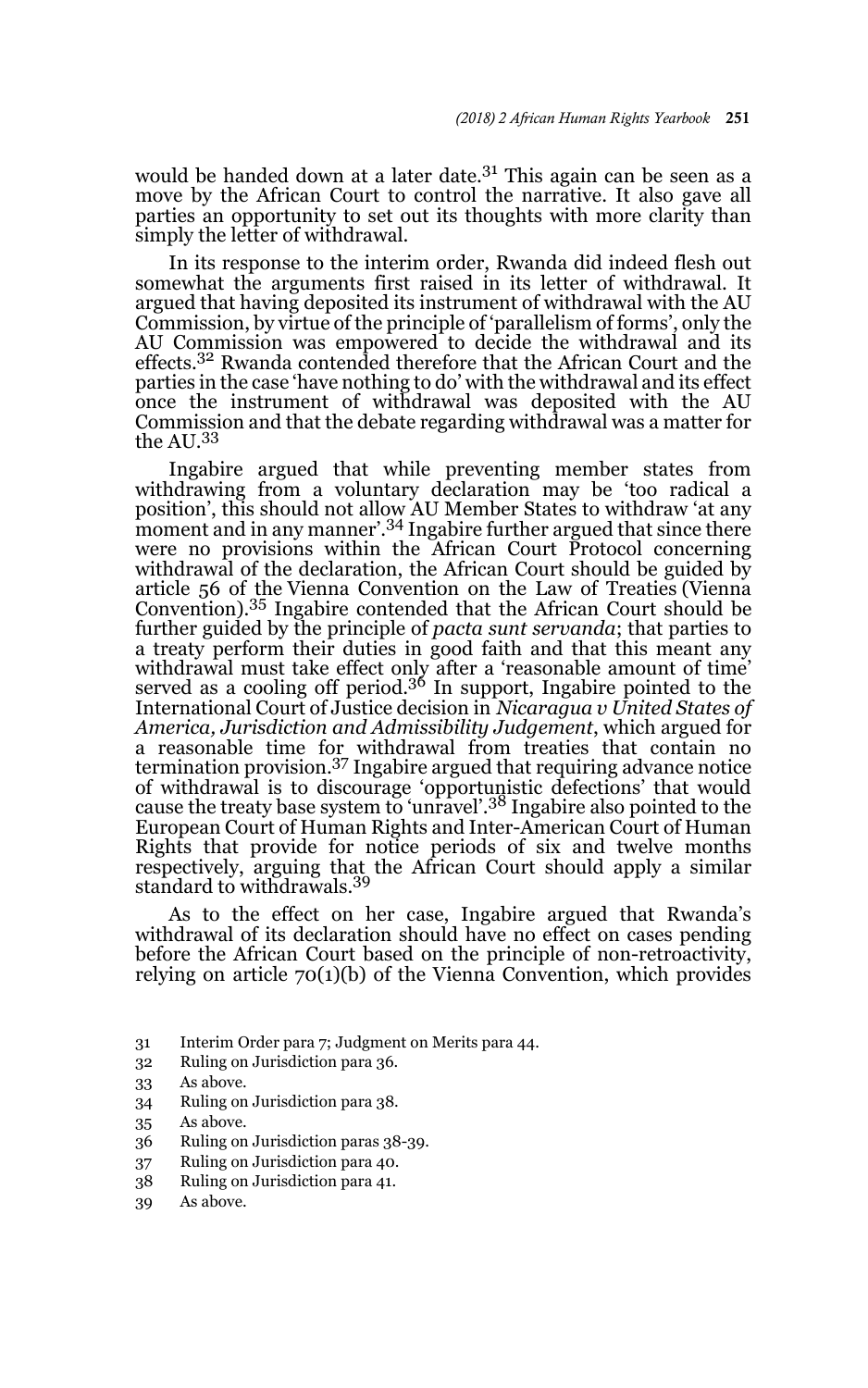that the termination of a treaty, unless otherwise agreed, does not affect pre-existing obligations or legal situations.40 Ingabire argued that complaints submitted to the African Court after withdrawal would still be admissible to the extent that they address alleged violations in Rwanda that occurred during the period when Rwanda was still bound by the declaration.<sup>41</sup>

The Court also considered an *amicus curiae* brief from the Coalition for the African Court (Coalition).42 The Coalition focused on two issues. First, whether Rwanda was entitled to withdraw its declaration and second, if Rwanda could withdraw, the legal effects of<br>withdrawal on pending proceedings.<sup>43</sup> Similar to Ingabire, the Coalition argued that since there was a lack of express provision in the African Court Protocol, Rules of the Court or African Charter on the withdrawal of a declaration, the African Court should rely on article 56 of the Vienna Convention.44 The Coalition further argued that in making the declaration, Rwanda was under international obligations, and that any reservations included pursuant to article 19(c) of the Vienna Convention must be compatible with the object and purpose of the treaty.45 The Coalition then went further, arguing that withdrawal of declaration was inconsistent with the 'spirit' of the AU's human rights instruments.46

As to what effect the withdrawal has on pending proceedings, the Coalition argued that Rwanda was required to serve notice of its intention to withdraw at least 12 months in advance to comply with article 56(2) of the Vienna Convention, and that Rwanda's request for an immediate suspension of pending cases breached the provisions of international law on treaties, the African Charter and African Court Protocol.47 It noted that the role of the African Court is to preserve, complement and reinforce progress made in the protection of human rights across Africa by the African Commission, which includes ensuring compliance with the criteria on the equality of parties to a trial whether or not a party is a sovereign state.48 The Coalition also contended that the African Court should aim at ensuring observance of the right of any victim to seek an effective legal remedy in line with article 7 of the African Charter and the Principles on the Right to a Fair Trial and Legal Assistance in African, as adopted by the African Commission in 2003.49

In its decision, the African Court first dealt, albeit briefly, with Rwanda's argument that the African Union Commission rather than

- 40 Ruling on Jurisdiction para 42.
- 41 As above.
- 42 Ruling on Jurisdiction paras 43-47.
- 43 Ruling on Jurisdiction para 43.
- 44 As above.
- 45 Ruling on Jurisdiction para 44.
- 46 Ruling on Jurisdiction para 45.
- 47 Ruling on Jurisdiction paras 46-47.
- 48 Ruling on Jurisdiction para 47.
- 49 RulAs above.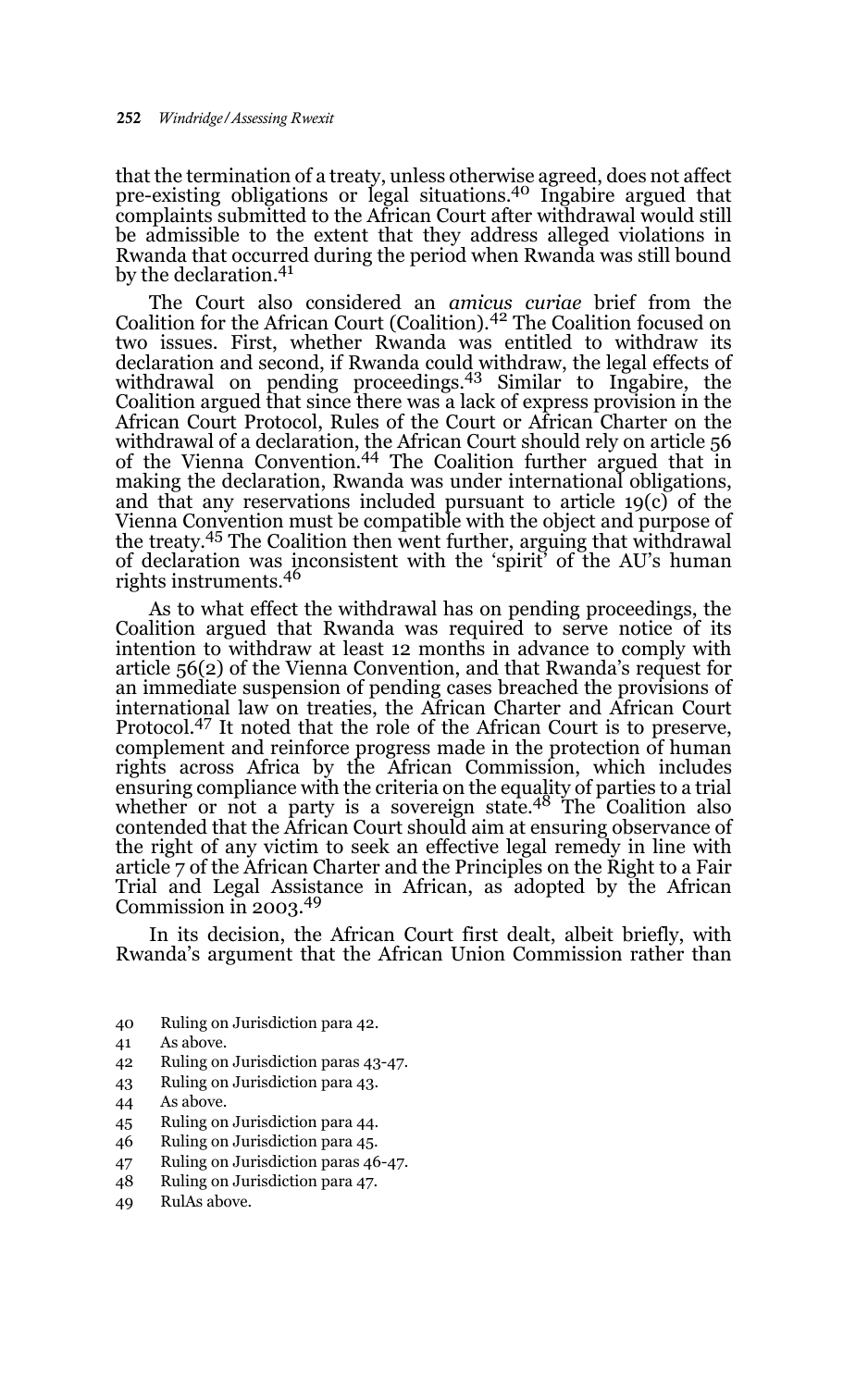the African Court had jurisdiction to decide on the issue of<br>withdrawal.<sup>50</sup> Relying on article 3(2) of the African Court Protocol, which states that in the event of debate over whether the African Court has jurisdiction the African Court shall decide, the African Court found that it was going to do just that and dismissed Rwanda's submissions.<sup>51</sup> Rwanda's arguments on withdrawal appear, at least on the summary submissions available, to have been based solely on the theory that having deposited the instrument of withdrawal with the AU Commission, the issue was out of the African Court's hands. This position can be best described as hopeful. Since the African Court had the express power to consider challenges to its jurisdiction under article 3(2) of the African Court Protocol, Rwanda's attempts to steer the matter away from the African Court to the AU Commission were unlikely to ever to succeed.<sup>52</sup> Whether Rwanda was keeping its powder dry for further submissions before the AU Commission is unclear, but given the unlikelihood of the African Court leaving a matter as important and so relevant as this to the AU Commission, it may have benefitted Rwanda to have added further submissions on the nature of its withdrawal before the African Court.

With jurisdiction firmly established, and Rwanda's arguments seemingly spent, the African Court was left to consider whether the withdrawal was in fact allowable and if so when it would take effect and what the effect would be. To do this the African Court divided its analysis into three parts: (i) is the withdrawal valid; (ii) if it is valid, what are the conditions for withdrawal?; and (iii) what are the effects of withdrawal?<sup>53</sup>

With regards to whether Rwanda's withdrawal was valid, the African Court acknowledged that the African Court Protocol does not contain any provisions for the withdrawal from either the African Court Protocol or the declaration contained within it.<sup>54</sup> The African Court therefore first considered whether the Vienna Convention applies as argued by Ingabire and the Coalition. It noted that the declaration found under article 34(6) of the African Court Protocol necessarily emanates from the African Court Protocol which in turn is subject to the law of treaties, but the making of the declaration is a unilateral act that is not subject to the law of treaties, and therefore the Vienna Convention does not apply to the Additional Declaration.55 In a corrigendum to the ruling issued in September 2016 the African Court amended its reasoning to read that with regard to the applicability of the Vienna Convention on the declaration, while the declaration emanates from the African Court Protocol, which is subject to the law of treaties, the declaration itself is a unilateral act that is not directly

- 50 Ruling on Jurisdiction paras 49-52.
- 51 Ruling on Jurisdiction para 52.

- 53 Ruling on Jurisdiction para 48.
- 54 Ruling on Jurisdiction para 53.
- 55 Ruling on Jurisdiction para 54.

<sup>52</sup> See Article 3(2) African Court Protocol which states 'In the event of a dispute as to whether the Court has jurisdiction, the Court shall decide.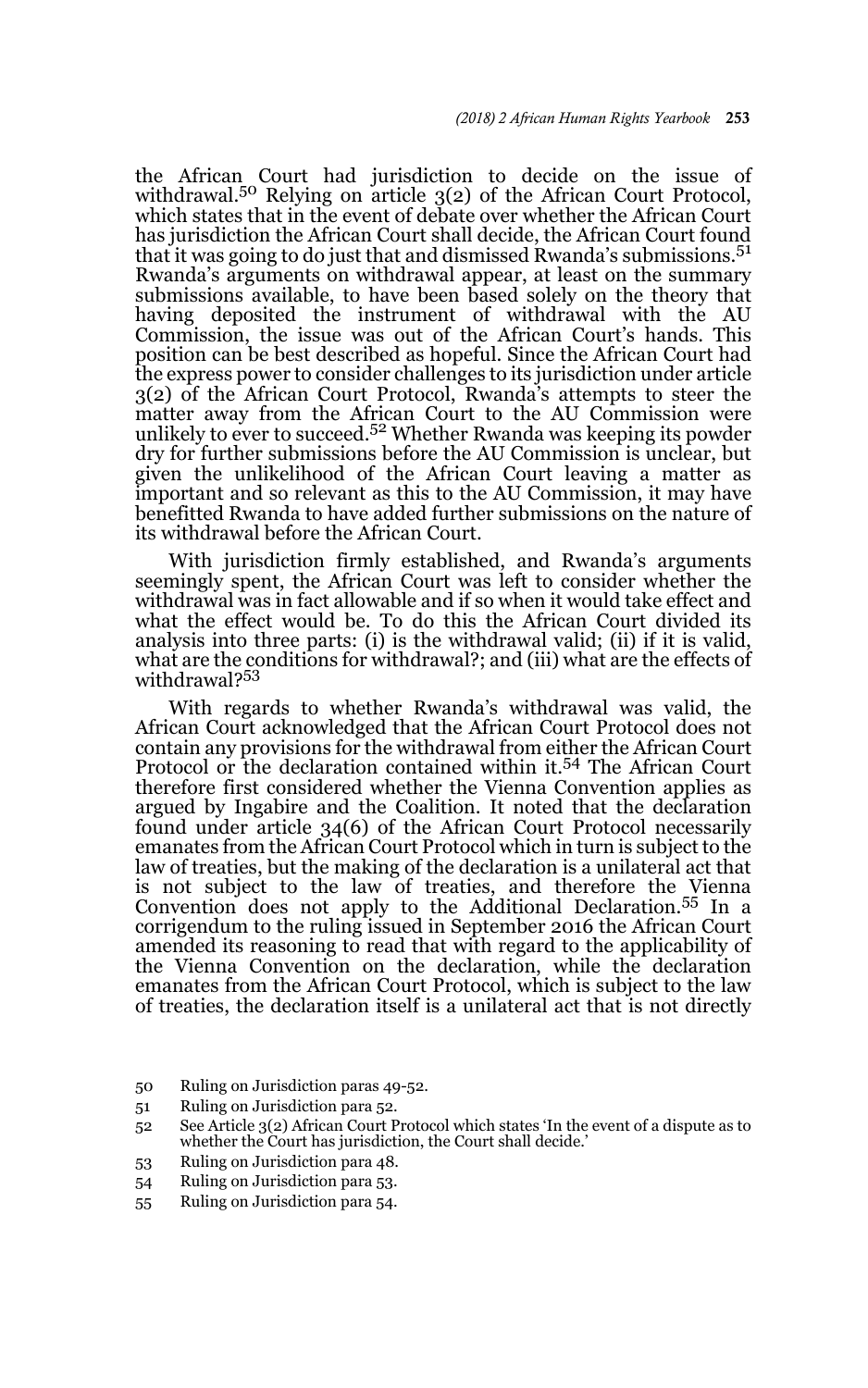subject to the law of treaties.<sup>56</sup> This sounds similar if not exactly the same as the African Court's first explanation. However, in the Corrigendum, the African Court added some nuance by finding that while the Vienna Convention does not apply directly to the declaration, it can be applied by analogy, and the African Court can 'draw inspiration from it when it deems appropriate'.57

With this in mind, the African Court held that its consideration on the validity of Rwanda's withdrawal of its declaration was to be guided by 'relevant rules governing declarations of recognition of jurisdiction as well as the international law principle of state sovereignty'.<sup>58</sup> In particular, this meant that the African Court looked to the rules governing recognition of jurisdiction of international courts, with the African Court noting that 'related declarations' are generally optional in nature, such as those relied on for the recognition of jurisdiction of the International Court of Justice, European Court of Human Rights, and Inter-American Court of Human Rights.59

The African Court found that in comparison, the declaration is of a similar nature to these other declarations, since although it emanates from the African Court Protocol, the article 34(6) declaration is optional in nature and is therefore separable from the African Court Protocol and is subject to withdrawal independent of the African Court Protocol.<sup>60</sup> The African Court reinforced this view with the principle of state sovereignty.<sup>61</sup> It held that as far as unilateral acts were concerned, state sovereignty commands that states are free to commit themselves and they retain the discretion to withdraw their commitments.<sup>62</sup> With all this in mind, the African Court found that Rwanda was entitled to withdraw its declaration and that such withdrawal is valid under the African Court Protocol.<sup>63</sup> The African Court's finding that the African Court Protocol and declaration remain separate is an obvious but welcome clarification. It would have been detrimental to the African Court's future had there been any ambiguity as to whether withdrawal of the declaration meant withdrawal from the African Court Protocol too. However, the African Court's decision to separate the African Court Protocol and the declaration follows a convoluted and somewhat unnecessary line of reasoning. To simply say that the declaration is optional, but is clearly contained within the African Court's Protocol and Rules and therefore is subject to the Vienna Convention, seems like the most common-sense approach to the issue.

- 56 Corrigendum to Withdrawal Rulings para ii.
- 57 As above.
- 58 Ruling on Jurisdiction para 55.
- 59 Ruling on Jurisdiction para 56 referring to article 36(2) of the Statute of the International Court of Justice, article 46 of the European Convention on Human Rights (before the entry into force of Protocol 11 to the Convention for the Protection of Human Rights and Fundamental Freedoms and article 62(1) of the American Convention on Human Rights.
- 60 Ruling on Jurisdiction para 57.
- 61 Ruling on Jurisdiction para 58.
- 62 As above.
- 63 Ruling on Jurisdiction para 59.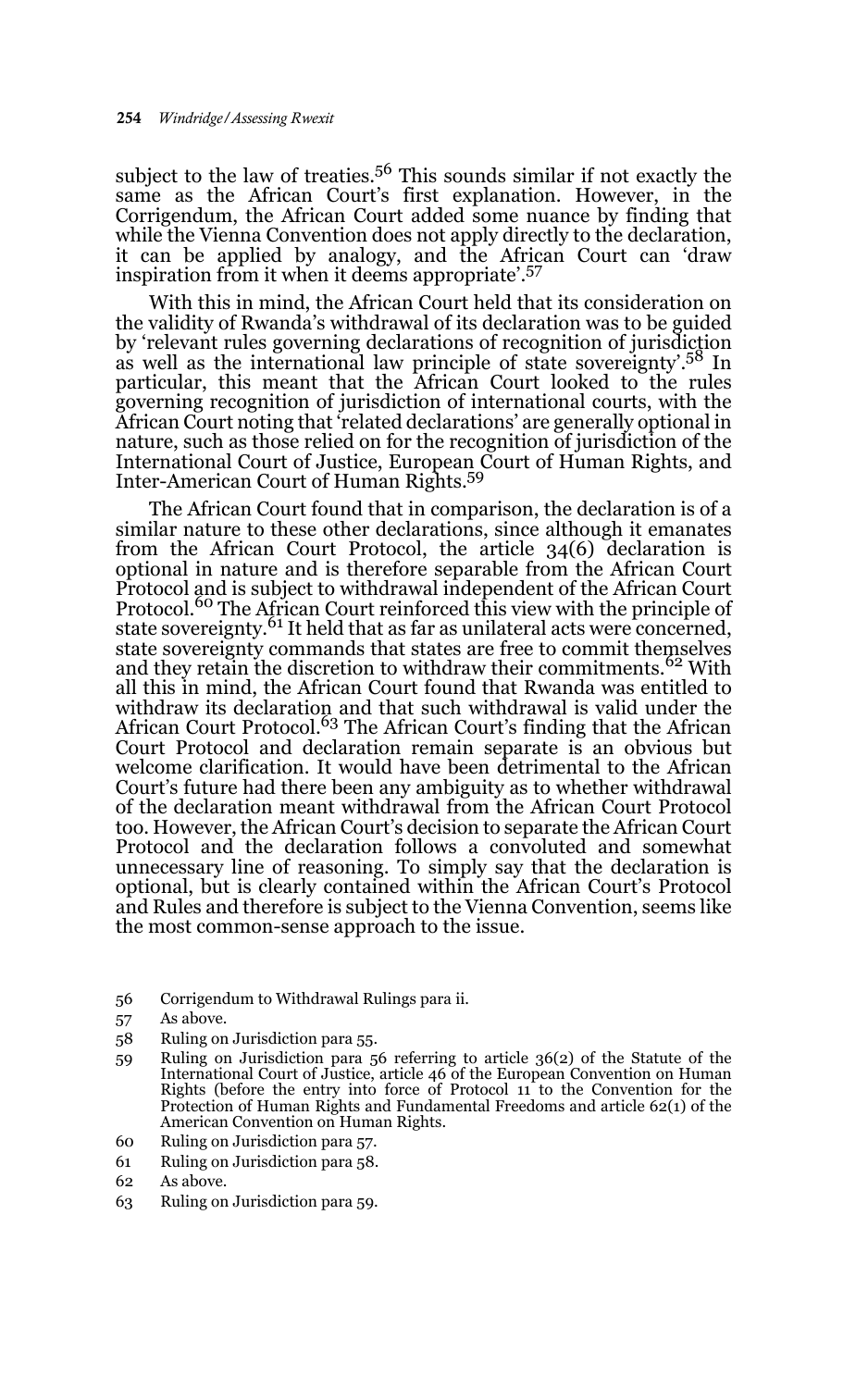The complicated route taken by the African Court seems to have played a large part in the concerning delay of the decision being rendered publicly. The addition of a corrigendum appears to have been an attempt to clarify a situation which needed little clarification. To recall, Rwanda filed its withdrawal at the end of February 2016. The official decision on jurisdiction was dated 3 June 2016, yet this decision was not made public until much later in September 2016.<sup>64</sup> The reason for rendering the decision but not making it public is unexplained. Alongside the June 2016 decision, the public decision that did emerge also included the corrigendum dated 3 September 2016. It appears that having rendered the decision in June 2016, the African Court decided to amend its reasoning slightly, thus delaying the public availability until September 2016. This approach is concerning. The purpose of a corrigendum is usually to correct a judgement or decision already publicly issued. In any event, in these circumstances, the decision should be considered handed down in September 2016. This is of particular importance since a delay of seven months is highly significant when considering that the African Court knew from June 2016 the decision would be to impose a 12 month notice period. Simply put then, the African Court rendered its decision telling the public, and most importantly Rwandans, that it had 12 months left before the declaration was effectively withdrawn with only six months remaining of the notice period. The African Court therefore halved the notice period available to Rwandans.

Nevertheless, with withdrawal found valid, the African Court turned to the conditions of withdrawal. The African Court held that even if withdrawal is unilateral, the discretionary character of withdrawal 'is not absolute', particularly where the act, in this case signing the declaration, creates rights to the benefit of third parties, the enjoyment of which require legal certainty.<sup>65</sup> Put another way, the African Court recognised that the signing and withdrawal of the declaration effects not only Rwanda the African Union member state, but Rwandan individuals and NGOs who, through the declaration, obtain the right to directly petition the African Court. The African Court found that in such circumstances, even when states can withdraw, they should be required to give prior notice to prevent an abrupt suspension of rights which would inevitably impact the rights of individuals and NGOs, the very holders of the rights, and that any immediate withdrawal without notice has the potential to weaken the human rights protection regime provided for in the African Charter.<sup>66</sup>

As to how long such notice period should be, the African Court looked to the Inter-American Court of Human Rights, and the case of *Bronstein v Peru* in particular, where the Inter-American Court of Human Rights found that on the basis of the principle of legal certainty, a formal notice of 12 months would need to be given in the case of withdrawal for the sake of juridical security and continuity. With this

- 64 See Ruling on Jurisdiction.
- 65 Ruling on Jurisdiction para 60.
- 66 Ruling on Jurisdiction paras 61-62.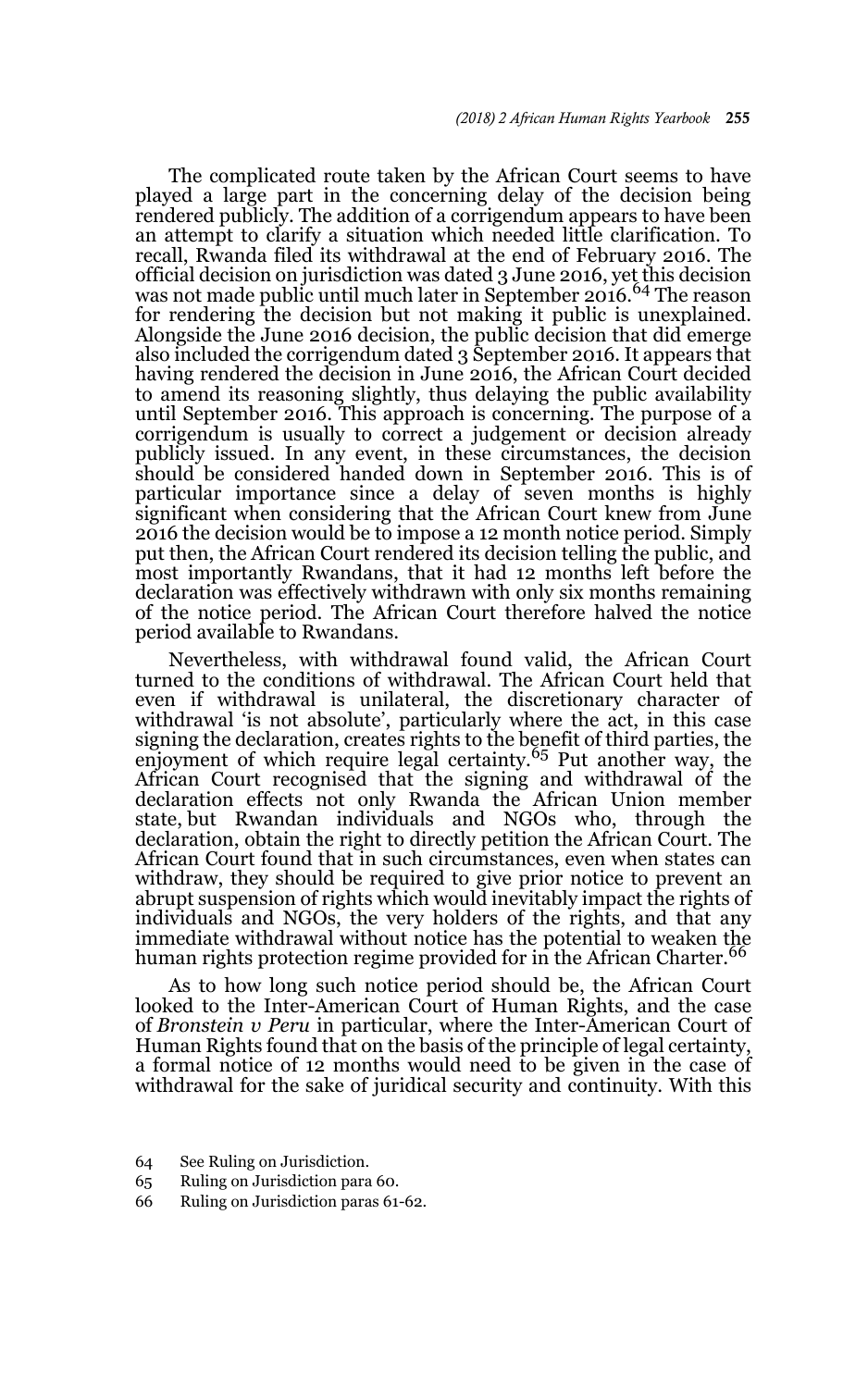practice in mind, the African Court found notice is compulsory in cases of withdrawal of the declaration.<sup>67</sup>

As to the period of notice, the African Court was again inspired by the practice of the Inter-American Court of Human Rights and article 78 of the American Convention on Human Rights as applied in the case of *Bronstein v Peru* which provides for 12 months, the notice period found in article 56(2) of the Vienna Convention.68 The African Court therefore found the period of one year shall apply to the withdrawal of Rwanda's declaration.<sup>69</sup> The length of the notice period was not however unanimously supported. Judge Niyungeko and Judge Ramadhani issued a dissenting opinion arguing for a six month notice period.70 The length of the notice period cannot be unduly criticised but it appears the African Court relied on the practice of the Inter-American system solely in arriving at its conclusion, without looking at other regional courts or international human rights organs. However, given the concerning issues over the public rendering of the decision, the 12 month notice period allowed at least some notice to Rwandans that a six month notice period would not have.

Finally, as to the legal effects of the withdrawal, the African Court considered two distinct issues.<sup>71</sup> First, the precise date of the notice period. Based on the African Court's decision to impose a 12 month notice period on any withdrawal of a declaration, the African Court found that Rwexit could only take effect after the expiry of the 12 month notice period, from 1 March 2017.<sup>72</sup> Second, the African Court considered the possible effect of the withdrawal on pending cases.73 It found that Rwanda's withdrawal of its declaration cannot divest the African Court of jurisdiction to hear the *Ingabire* case, a position supported by the principle of non-retroactivity which stipulates that new rules apply only to future situations. The African Court therefore held that Rwanda's notification of intention to withdraw its declaration had no legal effects on cases pending before it.74 However, while the decision is clear that cases currently pending before the African Court are not affected, it leaves at least two other scenarios that the African Court did not explicitly deal with. The one scenario concerns future cases filed before 1 March 2017, that is to say cases filed between the rendering of the decision and 1 March 2017. These cases are presumably safe since the African Court clearly stated that withdrawal takes effect on 1 March 2017. In the other scenario, and this may be more complicated, cases have been filed after 1 March 2017 but relating to events occurring before 1 March 2017. This scenario is especially applicable to cases where delays have occurred while bringing cases

- 67 Ruling on Jurisdiction para 64.
- 68 Ruling on Jurisdiction para 65.
- 69 Ruling on Jurisdiction para 66.
- 70 Dissenting Opinion of Judge Niyengeko and Judge Ramadhani 3 February 2017 para 20.
- 71 Ruling on Jurisdiction paras 67-68.
- 72 Ruling on Jurisdiction para 67.
- 73 Ruling on Jurisdiction para 68.
- 74 As above.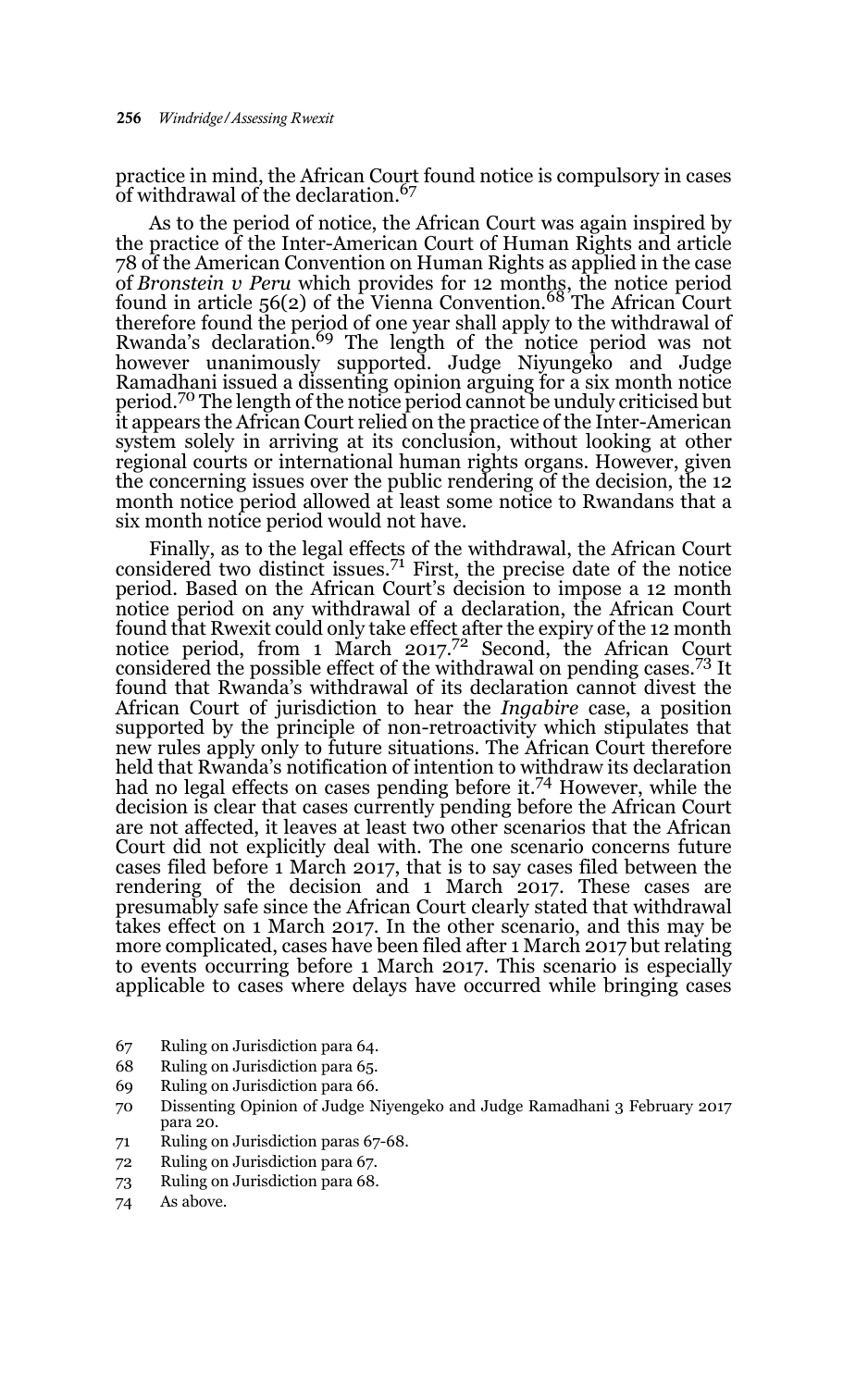domestically in order to fulfil the exhaustion of local remedies requirement. Certainly, the requirement that applicants first exhaust local remedies has the potential to stymie cases being filed before the African Court by 1 March 2017 and this may be an ongoing issue that the African Court will have to resolve.

Following the rendering of this watershed decision, the African Court stayed true to its promise to examine the case on the merits, handing down a judgement on 24 November 2017. The judgment itself is notable for its examination of the right to fair trial pursuant to article 7 of the African Charter and right to freedom of expression pursuant to article 9(2) of the African Charter. In particular, the African Court developed an important precedent on what can be considered legitimate restrictions on freedom of expression, developing the notions of restrictions proscribed by law, serving a legitimate purpose and whether they are necessary and proportional.<sup>75</sup>

### **5 CONCLUSION**

As the African Court acknowledged, the African Court Protocol, African Court Rules and African Charter have no provisions on the withdrawal of a member state from the African Protocol or declaration made under article 34(6) of the Court Protocol. Rwanda's withdrawal of its declaration was a first for the African Court. Its impact would be felt not only in Rwanda but across African where curious nations watched to see how the African Court would deal with it. Reject the possibility of withdrawal and the African Court would appear inflexible and may put off potential ratification of the African Court Protocol or declaration. Allow Rwanda to withdraw immediately, rendering current cases inadmissible and risk appearing to pander to member states. The African Court instead chose a pragmatic and sensible middle ground that is likely to stand it in good stead moving forward. The African Court's decisions that withdrawal is valid and should take place after a notice period are of safe ground. It would defy international practice and common sense not to allow a state to withdraw voluntarily from a declaration it made voluntarily. Any decision that a withdrawal was prohibited would have scared off potential declarations. In the end the African Court appears to have taken the pragmatic line to follow the Vienna Convention, Inter-American Court and European Court by granting the withdrawal subject a notice period. While the length of the notice period did not attract unanimous support amongst judges, it does fall in line with international practice. While precedent exists for a six months notice period, the decision to plump for 12 months seems most pragmatic. Certainly, a period other than six months or 12 months

<sup>75</sup> See Judgment on Merits paras 137-138 (proscribed by law), paras 139-141 & 147 (legitimate purpose), paras 162-163 (necessary and proportional). For further discussion on the freedom of expression element of the Judgement on Merits see O Windridge 'A fine balance: assessing restrictions on freedom of expression at the African Court on Human and Peoples' Rights' (2017) 1 *Gambia Law Review* http://gambialawreview.com/index.php/issue/2018/right-to-free-speech#\_ (accessed 18 January 2018).